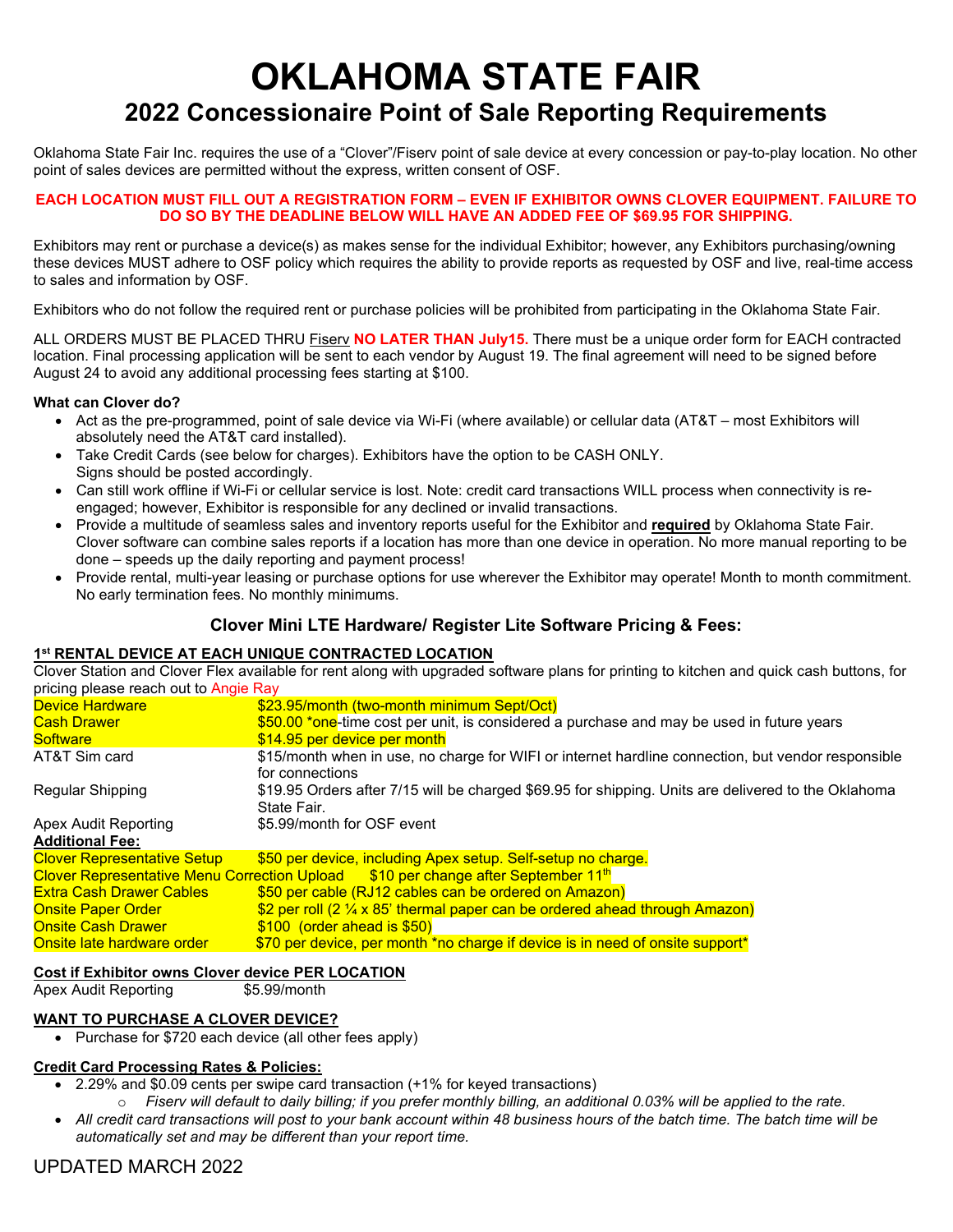# **OKLAHOMA STATE FAIR 2022 Concessionaire Point of Sale Registration**

THIS FORM IS DUE TO [Angela.Ray@fiserv.com](mailto:Angela.Ray@fiserv.com) NO LATER THAN JULY 15, 2022, OR A MINIMUM FEE OF \$69.95/LOCATION WILL BE ASSESSED FOR SHIPPING. One form is required for EACH location.

# **Concession Name:** \_\_\_\_\_\_\_\_\_\_\_\_\_\_\_\_\_\_\_\_\_\_\_\_\_\_\_\_\_\_\_\_\_\_\_\_\_\_\_ **Booth #:** \_\_\_\_\_\_\_\_\_\_\_\_\_\_\_\_\_\_

#### **Please select:**

Information needed to complete Final Application Lam a member of IAFE **with a member of NICA** 

#### **ALREADY OWN?**

I already have \_\_\_\_\_ **Clover LTE 4Gs** units which I will use at this location My unit serial  $#s$  for this location are My Fiserv Merchant ID for this location is **William Company of the United States** 

I understand additional monthly charges for apps and reporting features required by Oklahoma State Fair may be applied to my account by Fiserv for the period during which I am an Exhibitor at this event.

Exhibitor Signature:

### **RENT, PURCHASE or LEASE Clover Mini LTE?**

I want to RENT Clover Mini LTE \_\_\_\_\_\_ units for this location for \$23.95 per device I already own a Clover device cash drawer for each unit. Y or N

I need to purchase \_\_\_\_\_ cash drawer(s) and understand I am to keep them for future use and will not need to pay for them again as long as they are in working condition.

I want to PURCHASE units for \$720.00 each for this location, which comes with a one-year warranty. I would like to add a three-year warranty to each unit for \$115 per unit

To be approved to rent Clover equipment an account must be established and arrangements for payment for the equipment directly with Fiserv by the deadline stated. To be approved to accept credit or debit cards at the Oklahoma State Fair, Exhibitor must be pre-qualified thru Fiserv. Exhibitors who are unable to be qualified for using a merchant account thru Fiserv will be limited to accepting cash only at its contracted locations. Concession Exhibitors may not accept credit or debit tender unless using an approved Clover device without the express, written consent of OSF. Fill out the information below to qualify for obtaining equipment and/or establishing a merchant relationship.

| Legal Business name: Legal Business name:                                                                                                                                                                                      |                                                                                                                          |
|--------------------------------------------------------------------------------------------------------------------------------------------------------------------------------------------------------------------------------|--------------------------------------------------------------------------------------------------------------------------|
|                                                                                                                                                                                                                                | Business Type: LLC INC Sole Prop Non-Profit                                                                              |
| Year Business started:                                                                                                                                                                                                         |                                                                                                                          |
| DBA Name (will appear on receipts): DBA Name (will appear on receipts):                                                                                                                                                        |                                                                                                                          |
| Federal Tax ID: The control of the control of the control of the control of the control of the control of the control of the control of the control of the control of the control of the control of the control of the control |                                                                                                                          |
|                                                                                                                                                                                                                                |                                                                                                                          |
|                                                                                                                                                                                                                                | Business phone number (this will be the number at which Clover support will call you): ____________                      |
|                                                                                                                                                                                                                                | Email address (this will be the email your final agreement and clover credentials are sent to):                          |
| Exhibitor's date of birth:                                                                                                                                                                                                     | Exhibitor's social security number (mandatory for background and identity verification):                                 |
| Bank Routing Number: ___________________________                                                                                                                                                                               | <b>Bank Account Number:</b> Sank Account Number:                                                                         |
| applied to rate                                                                                                                                                                                                                | Check & Initial here if you want to have monthly billing for credit and debit card fees. An additional 0.03% fee will be |

I understand additional monthly charges for apps and reporting features required by Oklahoma State Fair may be applied to my account by Fiserv for the period during which I am an Exhibitor at this event.

Signature: \_\_\_\_\_\_\_\_\_\_\_\_\_\_\_\_\_\_\_\_\_\_\_\_\_\_\_\_\_\_\_\_\_\_\_ Date: \_\_\_\_\_\_\_\_\_\_\_\_\_\_\_\_\_\_\_\_